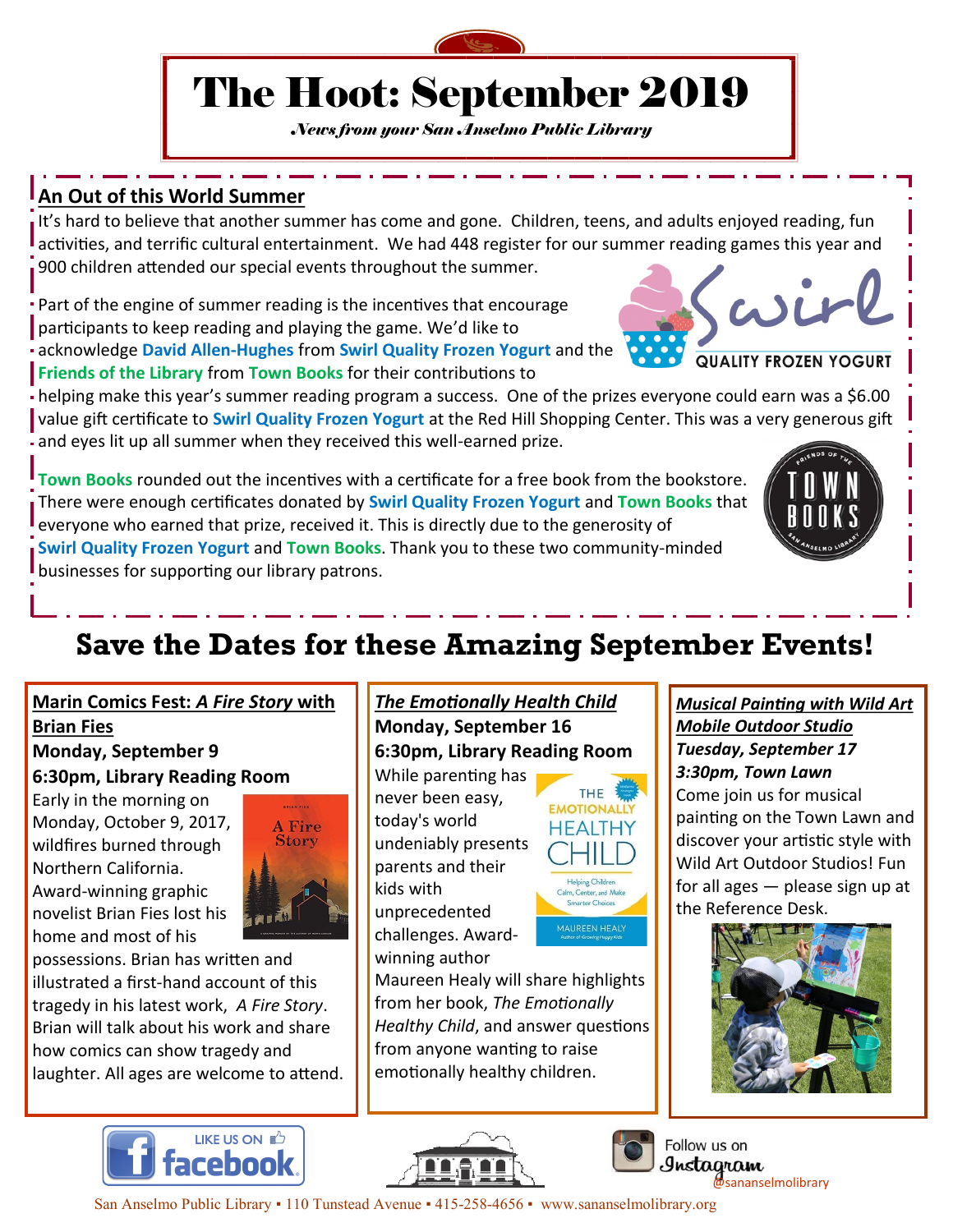

### *News from the Friends of the San Anselmo Library*

**Happy Anniversary, Town Books!** Town Books opened its doors five years ago on Thursday, September 18, 2014. We are celebrating that special day, Tuesday-Saturday, September 17-21. As we have grown, more volunteers join us in both the store and our Amazon sales effort. Word has spread and an astounding number of books have been donated, expanding our inventory. All these efforts these past five years have funded \$100,000 for our San Anselmo Library. Please join us for our anniversary celebration: there will be nibbles, pop-up events, and plenty of other surprises!

411 San Anselmo Ave Tuesday-Saturday, 10am-4pm 415-526-3791 [www.townbooks.org](http://www.townbooks.org/)

Our Buck a Book Sale in July was a big success! Thank you to everyone who helped, all our book donors, and the hundreds of people who

enjoyed the sale. Join us for our annual fall sale, **Thursday-Saturday, September 26-28**. Every book in the store will be half off!

San Anselmo Town Books cordially invites you to a reception honoring artist Christine Wichman on **Friday, September 13, 5-7pm**. Using acrylics, Christine captures and recreates the relationship **p** between textures, shapes, colors, and light that bring beauty into our daily lives. Her work will be on exhibit through October.



*Book Sale*

#### **Bead Meet-Up Wednesday, September 3 4pm, Historical Museum**

Do you want to learn some new



beading techniques and have fun?

Join design guru Kristen Gregoriev on the first Wednesday of the month at 4pm for Bead Meet-Up! Tools, some materials, and snacks will be provided.

#### **Art Talk Tuesday**

*Genghis Khan: Hero or Tyrant* **Tuesday, September 10 12pm, Council Chambers**

Genghis Khan and his descendants dominated the largest land empire in history. His legacy continued to

influence history for over eight hundred years. Discover the story of the Khans through art and objects from the Asian Art Museum of San Francisco's collection.

#### **Violin and Cello Fall Concert Friday, September 27 12pm, Library Reading Room**

Enjoy live music in our Library Reading Room with violinist Charmian Stewart and cellist Amanda Craver. Everyone is welcome to attend.



### **Wired Wednesday September 3 and September 18 6pm-8pm, Library**

Need help with your PC, iPhone, iPad, Nook, Kindle or cell phone? Wired Wednesday drop-in meetings are held on the 1st and 3rd



Wednesday of the month from 6pm to 8pm in the Library. Our Teen Techie will do her best to help.

# **Book Groups**

**Afternoon Book Buzz** Book Selection: *The Alice Network*  by Kate Quinn Tuesday, September 24 2pm, Historical Museum



#### **The San Anselmo Library Book Group**

Book Selection: *Tar Baby* by Toni Morrison Tuesday, September 17 7:30pm, Library